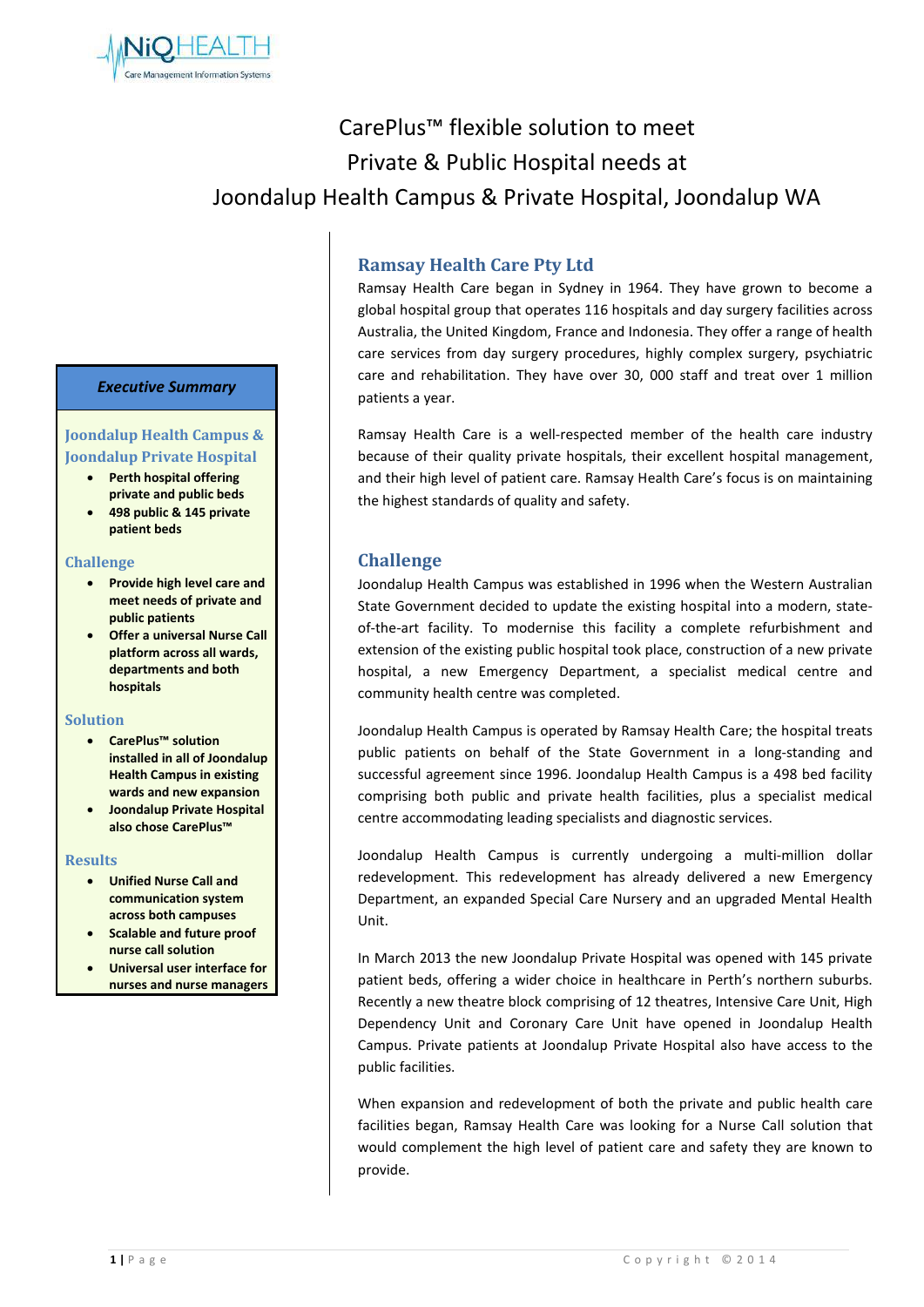

#### Meeting challenges of specialisation:

- Ramsay Health Care was looking for a Nurse Call solution that would allow them to provide a high level of care to both public Joondalup Health Campus patients and patients in Joondalup Private Hospital.
- Joondalup Health Campus and Joondalup Private Hospital needed a universal Nurse Call platform across all wards, departments and facilities. To provide a unified communication platform and a common nurse user interface.
- Both hospitals wanted a system that would grow with them in the future, offering expansion and integration with new technology in the future.

#### Challenges and technical considerations

A number of technical challenges were faced by Western Australian CarePlus™ Gold Partner ELA in designing a CarePlus™ solution to meet the challenges of both Joondalup Health Campus and Joondalup Private Hospital.

- The CarePlus™ solution needed to offer minimum disruption to patient and staff when connected to busy existing wards and patient rooms in parts of Joondalup Health Campus.
- Upgrades took place in small numbers of rooms at a time; these upgrades often took place when rooms were still housing patients. The CarePlus™ upgrades needed to be quick and non-intrusive.
- To ensure upgrades were as efficient as possible, the CarePlus™ Nurse Call System needed to run side-by-side the legacy system for a period of time. This ensured there was no downtime in the busy hospital.

#### Facilities at a glance:

- 498 public and 145 private beds
- Intensive Care Unit (9 bed)
- High Dependency Unit (6 bed)
- Coronary Care Unit (10 bed)
- Emergency Department with a dedicated paediatric area
- Operating Suite with 12 theatres, 4 equipped with state-of-the-art video and touch screen technology
- Paediatric ward
- Mental Health Unit with secure accommodation
- Day surgery and endoscopy unit
- Day Oncology/Chemotherapy services
- Renal dialysis services
- Special Care Nursery with 16 cots
- Allied Health Services
- On-Site 24 hour medical imaging
- On-Site 24 hour pathology
- Nuclear medicine
- On-Site pharmacy
- After hours GP clinic
- Ante natal clinic

**CarePlus™ a Viable Health Care Solution for Joondalup Health Campus & Private Hospital** Facilities Management,

Joondalup Health Campus said;

*"CarePlus™ provided us with a viable healthcare and nurse call solution for the whole hospital. Providing a universal Nurse Call platform.* 

*CarePlus™ also offered seamless integration into our hospital communication platform."*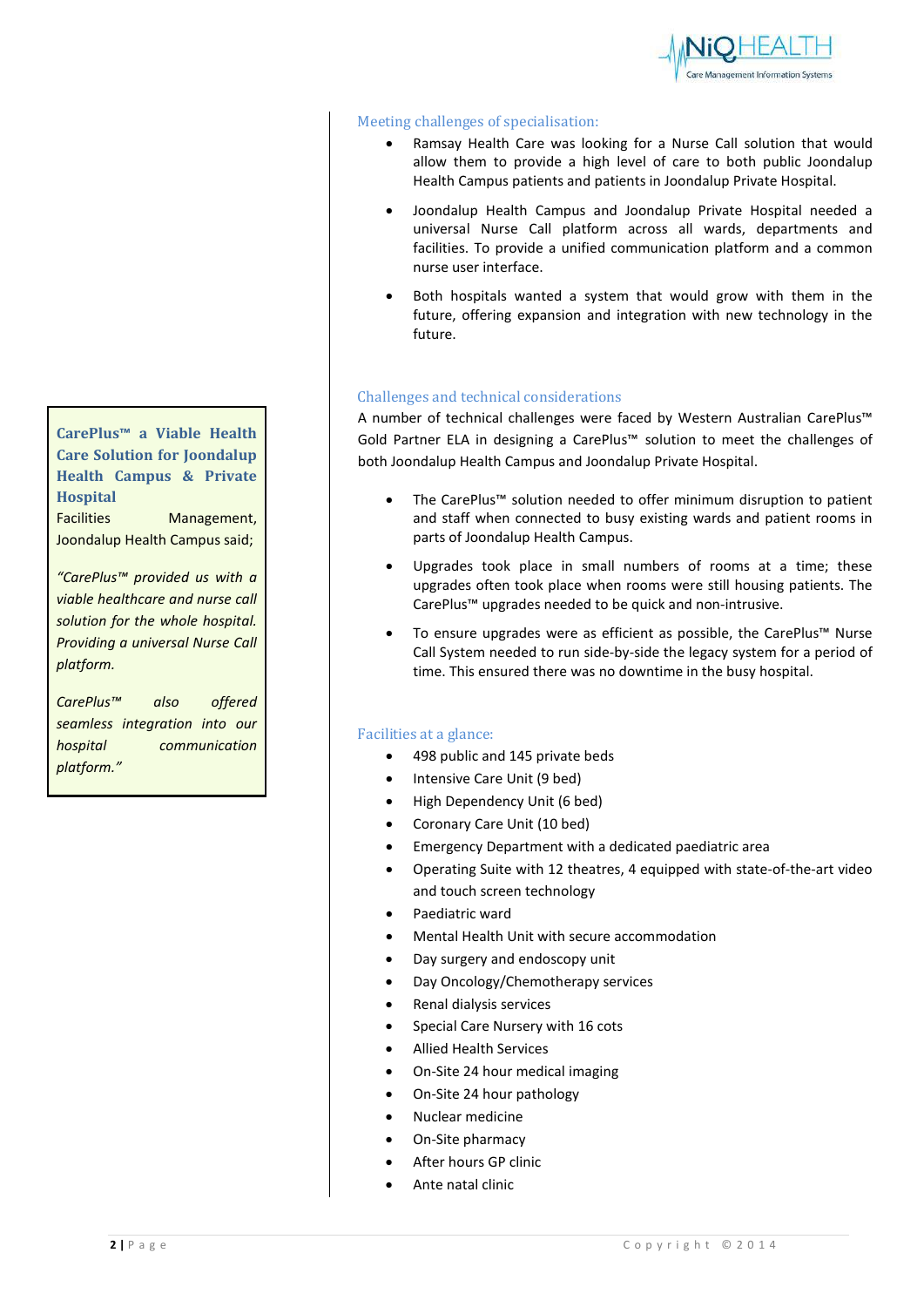

# **Expansion and Redevelopment Projects**

The joint \$393 million expansion project between the Western Australian State Government and Ramsay Health Care is one of the state's largest hospital expansion and redevelopment projects. The CarePlus™ Nurse Call solution was deployed in all of these expansion and redevelopment projects.

#### Joondalup Private Hospital

The 145 bed private hospital opened to patients in March 2013. The facility offers obstetrics, surgery, interventional cardiology, medical, and acute aged care over its five floors. It is one of the few private hospitals to treat both emergency and planned care, as patients admitted in the Emergency Department (in Joondalup Health Campus) can elect to be admitted to their own room in the private hospital.

Almost all of the 145 patient beds are in single rooms with ensuites, with patient comfort being of great importance. The obstetrics facilities offer double bed rooms, for partners to stay the night after the birth of their baby. All patients have access to gardens and terraces. The aged care facilities include a hospital 'granny flat' to help patients make the transition from hospital to home.

#### State of the Art Operating Theatres

In March 2012, Joondalup Health Campus opened twelve new operating theatres. These theatres offer state-of-the-art equipment, with four of the new theatres including iSuites with video and touch screen technology. This technology enables surgeons to view and capture images inside the body while they operate.

Joondalup Health Campus also opened their nine bed Intensive Care Unit, a six bed High Dependency Unit, and a Coronary Care Unit with ten beds.

#### New Emergency Department

Joondalup Health Campus opened their new Emergency Department in March of 2011. The Emergency Department expanded to include 56 patient treatment bays, with separate waiting and treatment areas for adults and children. The Joondalup Health Campus Emergency Department is one of the busiest Emergency Departments in Western Australia with over 68,000 presentations in 2010, with this figure increasing each year.

This new Emergency Department aims to provide higher level emergency care for an increased number of patients. The department now offers thirty adult treatment bays, a twelve bed emergency admission unit for patients requiring observation, an eleven bed paediatric treatment and observation area, and three resuscitation bays including a combined adult and paediatric resuscitation bay. The resuscitation bay also includes a customised \$350,000 digital radiology machine which can be used to X-ray patients with minimal patient movement, producing high quality images in five seconds which allows doctors to identify serious injuries as quickly as possible.

Joondalup Health Campus also opened a new ward block which offers 55 new beds for public patients. Majority of these rooms (51) are spacious single rooms, the remainder are double rooms. All of these rooms offer ensuite bathrooms, providing the highest level of patient comfort.

# **Universal Nurse Call Solution for Joondalup Health Campus**

Mr Todd Emery GM at ELA said;

*"CarePlus™ provided a universal Nurse Call platform that met the needs of both Joondalup Health Campus and Joondalup Private Hospital.* 

*ELA have created long term, positive relationships with both hospitals due to the reliable CarePlus™ solution and our commitment to meeting both hospitals' needs.*"